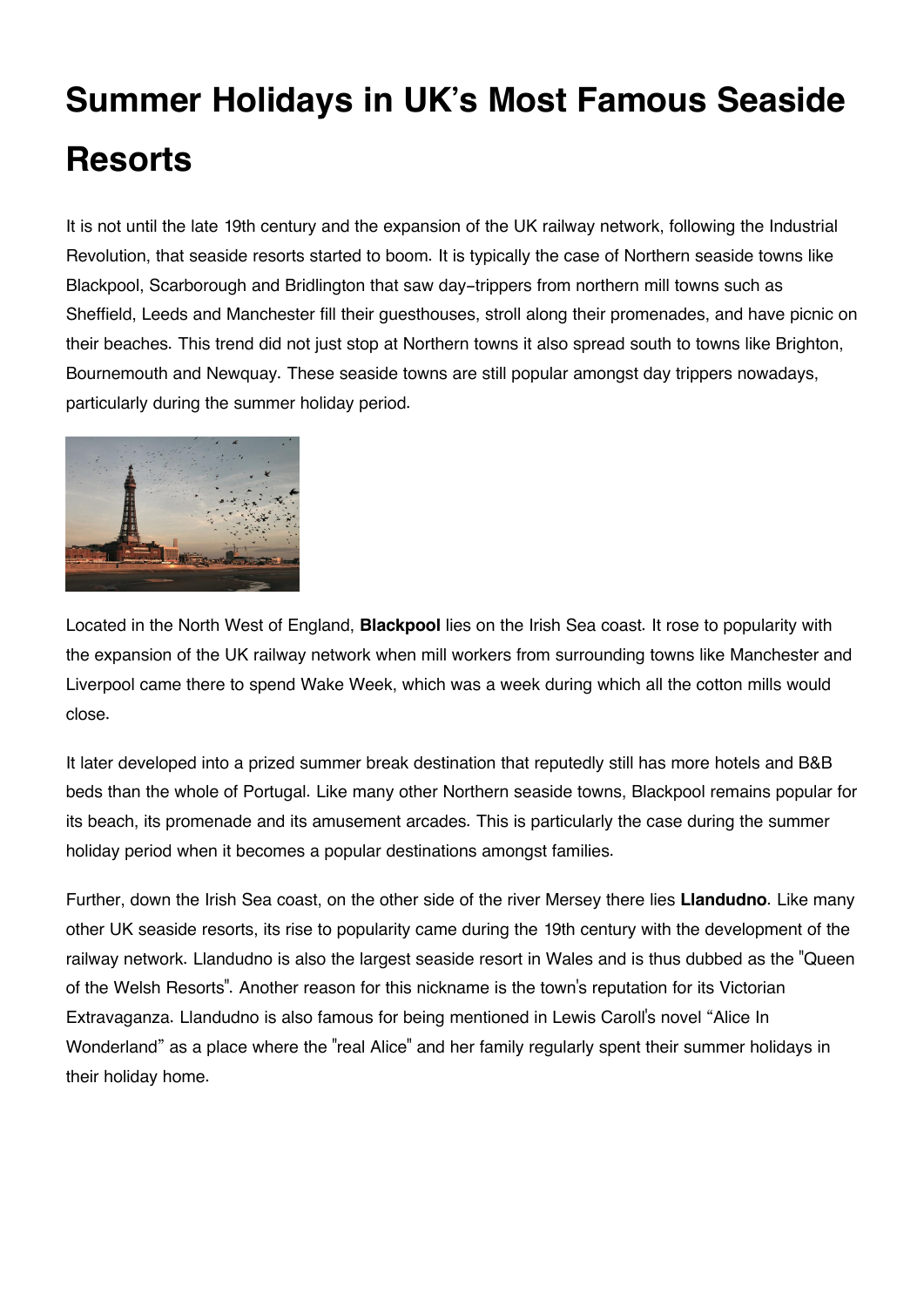

On the English side of the Severn Bridge, on the North Atlantic coast of Cornwall lies **Newquay**. Often dubbed as the "Blackpool of the West Country", Newquay is renowned for its party culture as it is particularly popular amongst hen and stag party organizers. However, unlike Blackpool and other more "traditional" seaside resorts, Newquay was established in sections throughout the 20th century. Its rise to popularity came during the late 1960's thanks to the favorable surfing conditions it offers. Newquay has therefore become a popular surfing spot; particularly during the summer holiday period when the population rises from 22,000 to 100,000.

Located on the English Channel Coast, **Bournemouth** is another town that rose to popularity thanks to ideal surfing conditions. It was founded in 1810 and first became recognized as a town in 1870. Its proximity to the Jurassic Coast and Poole Bay has turned Bournemouth into a prized summer holiday destination.



Further along the coast, located in East-Sussex, lies **Brighton**. It first rose to popularity amongst daytrippers with the arrival of the railway in 1841, who were able to travel down from London for a short summer break. The seafront, which offers a wide variety of restaurants, bars and beaches, is particularly popular during the school summer holidays due to its proximity to London.

Brighton is also famous for its West Pier, which is one of the only Grade I listed piers in the UK; however, it has been awaiting renovation work since 1975 because of continual setbacks that include the two fires that further damaged the pier in 2003.

## **By James H Hunt**

Source: http://www.pontins.com

Date: 2012-03-26